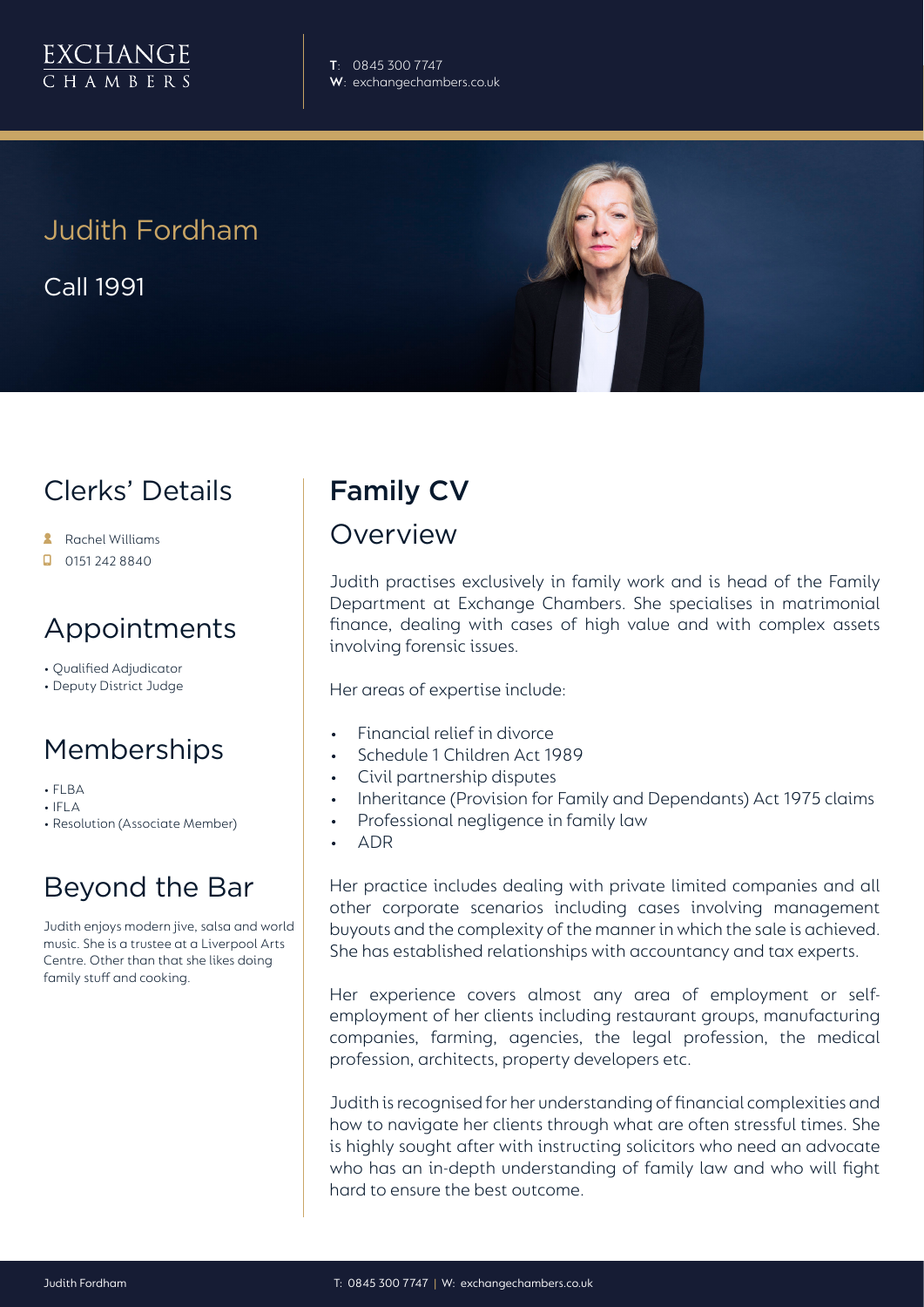

## Recommendations

"She is hugely experienced, well prepared and is willing to go the extra mile. She is a force to be reckoned with in the courtroom."

"Judith is incredibly approachable and knows how to handle difficult clients very well." **Chambers and Partners 2022**

"She is not fazed by anything and always strives to get to a sensible resolution."

"She is always well prepared from a technical point of view but equally is fine-tuned to the commercial needs which can dictate the client's priority in a negotiation." **Chambers and Partners 2021**

"She is a great advocate. She's brilliant on her feet, she's knowledgeable, and her instincts are bang on the money."

"She is completely unflappable." **Chambers and Partners 2020**

"Best known for her excellent negotiation skills. She takes a pragmatic approach and is a robust advocate."

"Reassuring, user-friendly, persuasive and practical." **Chambers and Partners 2019** 

"A formidable advocate, who is certainly someone you would like on your side. She is a tough negotiator with a certain flair. She is great on high-value complicated financial matters."

**Chambers and Partners 2018**

"Very competent and thorough practitioner known for her tenacious approach to her cases."

"Highly experienced and very well respected."  **Chambers and Partners 2017**

"Her advice is always spot-on with a constructive direction in a case."

"She is very senior, experienced and hugely capable."  **Chambers and Partners 2016**

Fans appreciate her "smooth negotiation skills and her knack of cutting right to the pertinent issues."